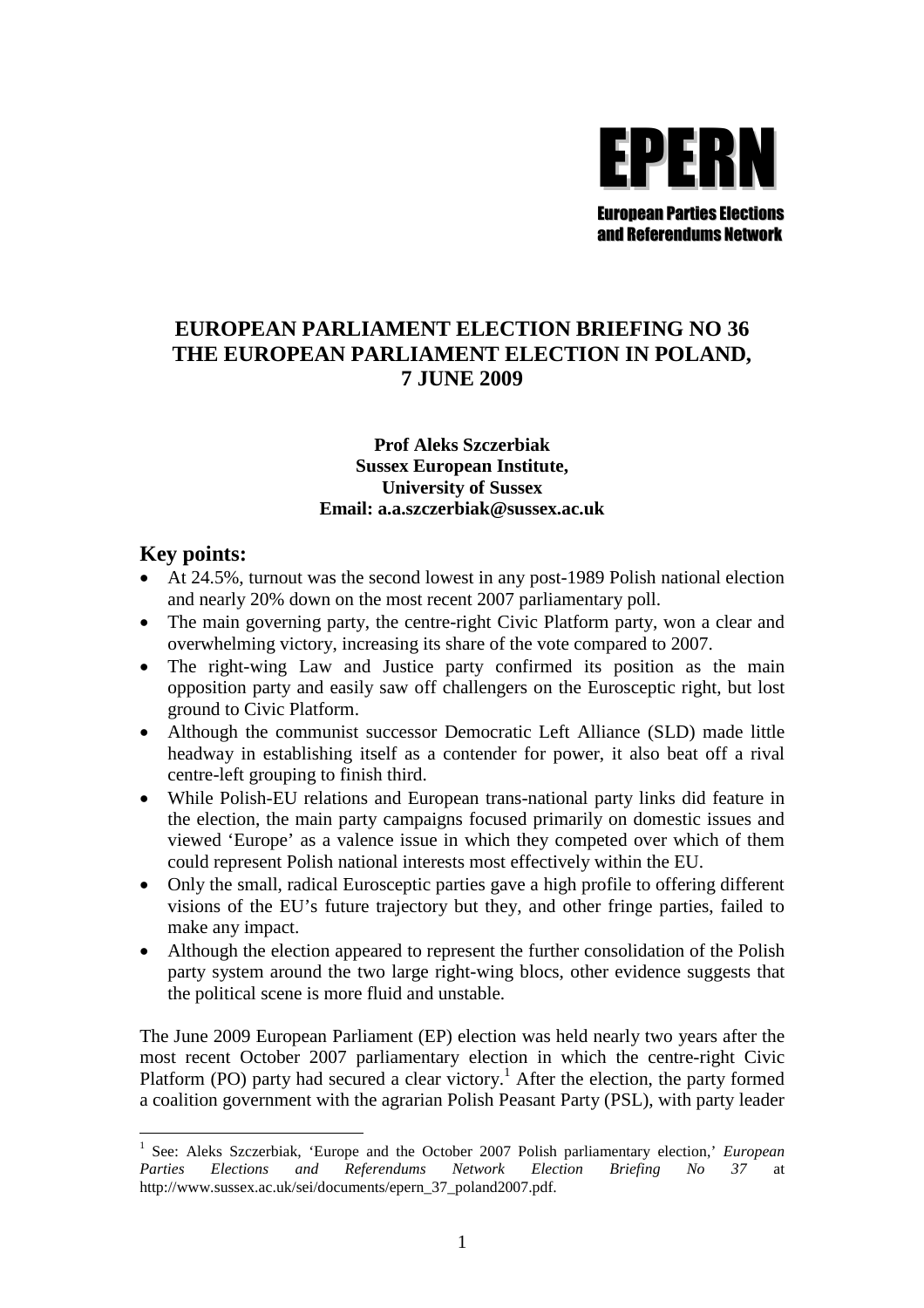Donald Tusk becoming prime minister. With only four parties crossing the 5% threshold for parliamentary representation and the two largest securing more than four-fifths of the parliamentary seats, the 2007 election produced a more consolidated Polish party system. The Peasant Party was primarily an office-seeking party with a clearly defined rural-agricultural electoral constituency, making it a pragmatic negotiating partner with a fairly narrow policy agenda. The two governing parties also had somewhat different core electorates, with Civic Platform mainly an urban party, so were not competing directly for the same voters. All of this brought some stability to the Polish political scene.

However, in the right-wing Law and Justice party (PiS) the Tusk government faced a large and relentlessly hostile opposition backed by the President Lech Kaczyński. Given his close links with Law and Justice - Mr Kaczyński's twin brother, Jarosław, was the party's leader and prime minister in the previous government - the President soon emerged as a natural focus for opposition to the new government. The fact that Mr Tusk's ultimate political ambition was to replace Mr Kaczyński after the next presidential election, scheduled for autumn 2010, was a further source of tensions between the government and head of state*.* As a result, frequent clashes between the two main state organs became an ongoing feature of the political scene, with Mr Kaczyński using the various instruments at this disposal to hamper the new administration; particularly his legislative veto, which the government lacked the 60% parliamentary majority required to over-turn. However, the government and Mr Tusk generally proved much more adapt at public relations than Mr Kaczynski, who damaged his public standing severely by coming across as a 'partisan president'.

The new Civic Platform-led government also made a concerted effort to change the country's image as a trouble-maker on European issues. The outgoing Law and Justice government and President Kaczyński had significantly re-oriented Poland's foreign policy which, they argued, needed to be 're-claimed' from a post-1989 establishment that had been insufficiently robust in defending Poland's interests abroad. This re-inforced an already-emerging perception that Poland was developing as a 'new awkward partner' within the EU. The new administration adopted a much more conciliatory tone with the Poland's EU partners, especially Germany with whom the 2005-7 Law and Justice governments and Mr Kaczyński had clashed bitterly.

The ongoing power struggle between the government and President also spilled over into the realm of international affairs. Although, the Polish constitution gives the government a leading role in foreign policy matters, it also assumes an important role for the President, but without delineating their respective powers precisely. This led to frequent clashes between the two state organs, with the government accusing Mr Kaczyński of attempting to pursue a parallel foreign policy. One of the most high profile and embarrassing of these occurred in October 2008 when Mr Kaczyński and the government disagreed over who had the right to determine the composition of the Polish delegation at that month's EU summit meeting in Brussels. This ended in a major political embarrassment for Poland, as Mr Kaczyński attended that summit against the government's wishes. Mr Tusk acknowledged subsequently that the row, particularly the government's decision to refuse Mr Kaczyński use of its official aircraft forcing him to charter a private jet, was one of his greatest political mistakes as prime minister.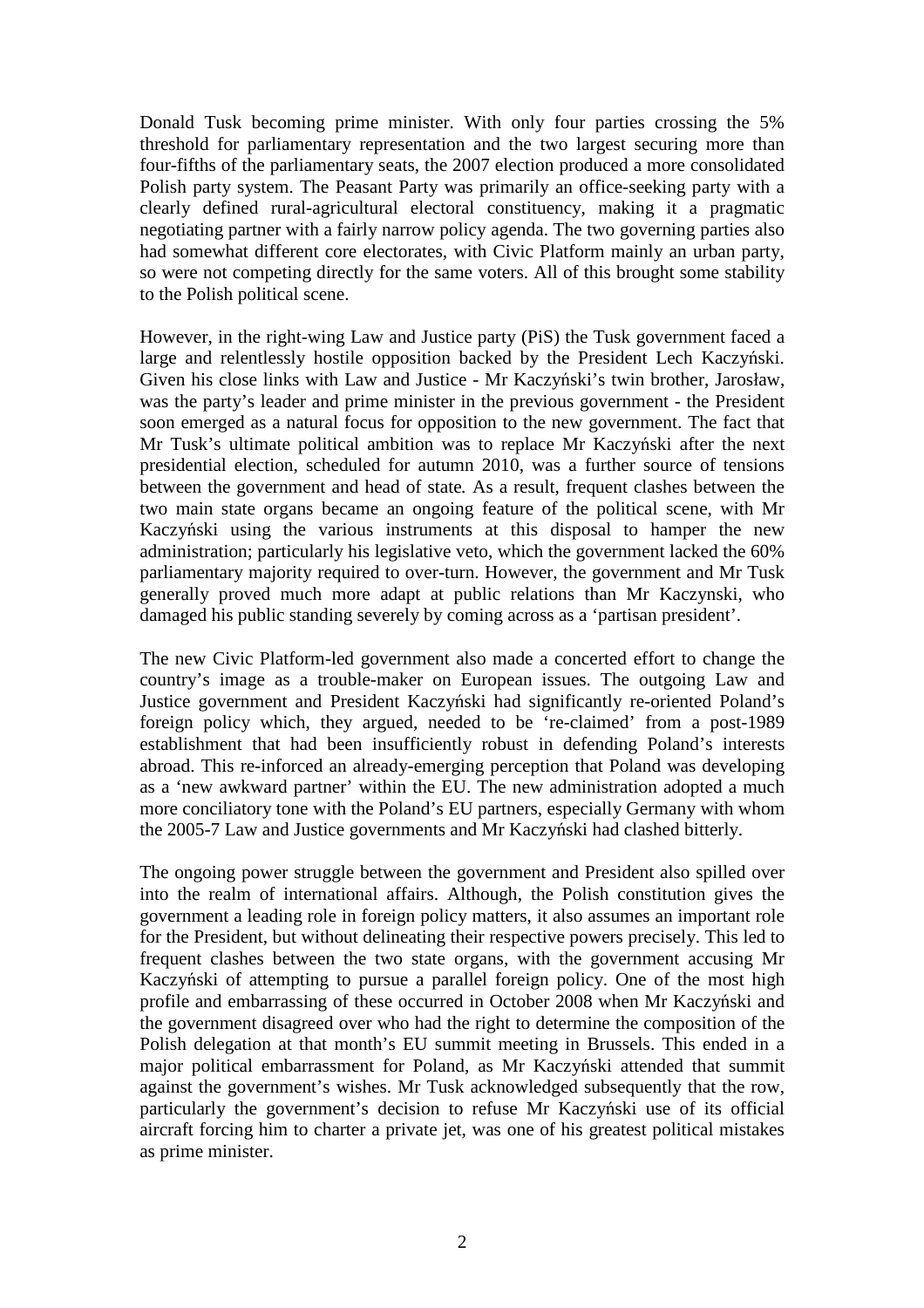Mr Kaczyński and the Civic Platform-led government also had a number of highprofile disputes over Poland's EU policy, most notably over the ratification of the Lisbon treaty and the timing of Polish accession to the euro zone. At one stage it was thought that, as part of the new government's efforts to make the country's approach to EU policy appear more predictable, Poland would be one of the first countries to ratify the Lisbon treaty. The more radical Eurosceptic parties that opposed the treaty on principle – notably, the clerical-nationalist League of Polish Families (LPR), a junior coalition partner in the previous Law and Justice-led government - failed to secure re-election to parliament in 2007. The new government did require the votes of the Law and Justice party to secure the two-thirds parliamentary majority needed to push the ratification bill through parliament. However, it was felt extremely unlikely that they would oppose ratification, given that it was President Kaczyński and the outgoing government that had actually negotiated the treaty; which, at the time, they proclaimed as a great foreign policy success. Nonetheless, in a reversal of one of Civic Platform's election pledges, the new government promised to respect the Polish exemption from the treaty's charter of fundamental rights negotiated by Mr Kaczyński, in order to avoid any risk that treaty ratification would be blocked. Law and Justice had argued that some of the charter's provisions could allow abortion, euthanasia and gay marriage to be imposed on Poland through the backdoor, as well as enabling Germans to make claims for properties that they lost after they were displaced from Poland following the Second World War.

In fact, ratifying the Lisbon treaty was to prove much more problematic than the government envisaged. Firstly, facing pressure from Eurosceptics within its parliamentary caucus and among its core supporters - particularly the clericalnationalist, anti-EU broadcaster Radio Maryja, whose listeners formed an important component of its electoral constituency on the 'religious right' *-* in March 2008, Law and Justice threatened to vote against the ratification bill unless was it amended to include safeguards defending the terms of Poland's participation in the treaty negotiated by the previous government. Together with the country's opt out from the charter of fundamental rights, these also included a mechanism allowing a small group of countries to delay the passage of some EU decisions that were felt to be unfavourable to Poland. While insisting that it continued to support the treaty in principle, Law and Justice argued that the ratification act should include a clause requiring that future decisions on the charter opt-out and blocking mechanism could only be taken with the joint consent of the President, government and parliament. President Kaczyński supported the party in a controversial televised speech interspersed with clips showing, among other things, a pre-war map of Germany including territory that is now in Poland.

In response, the government argued Law and Justice's fears were unjustified and its proposed amendments un-constitutional, warning that that Poland risked a huge loss of credibility if it failed to ratify the treaty. The Law and Justice party's stance also confused its more moderate, pro-EU parliamentary deputies, some of whom threatened to break ranks and vote with the government. In the event, the deadlock was broken when Mr Tusk and President Kaczyński hammered out a compromise deal that involved parliament approving the ratification bill in the version proposed by the government, while the concerns raised by Law and Justice would be addressed in a separate 'competencies law'. This would prevent politicians from changing the terms of Poland's participation in the treaty, as well as giving the President an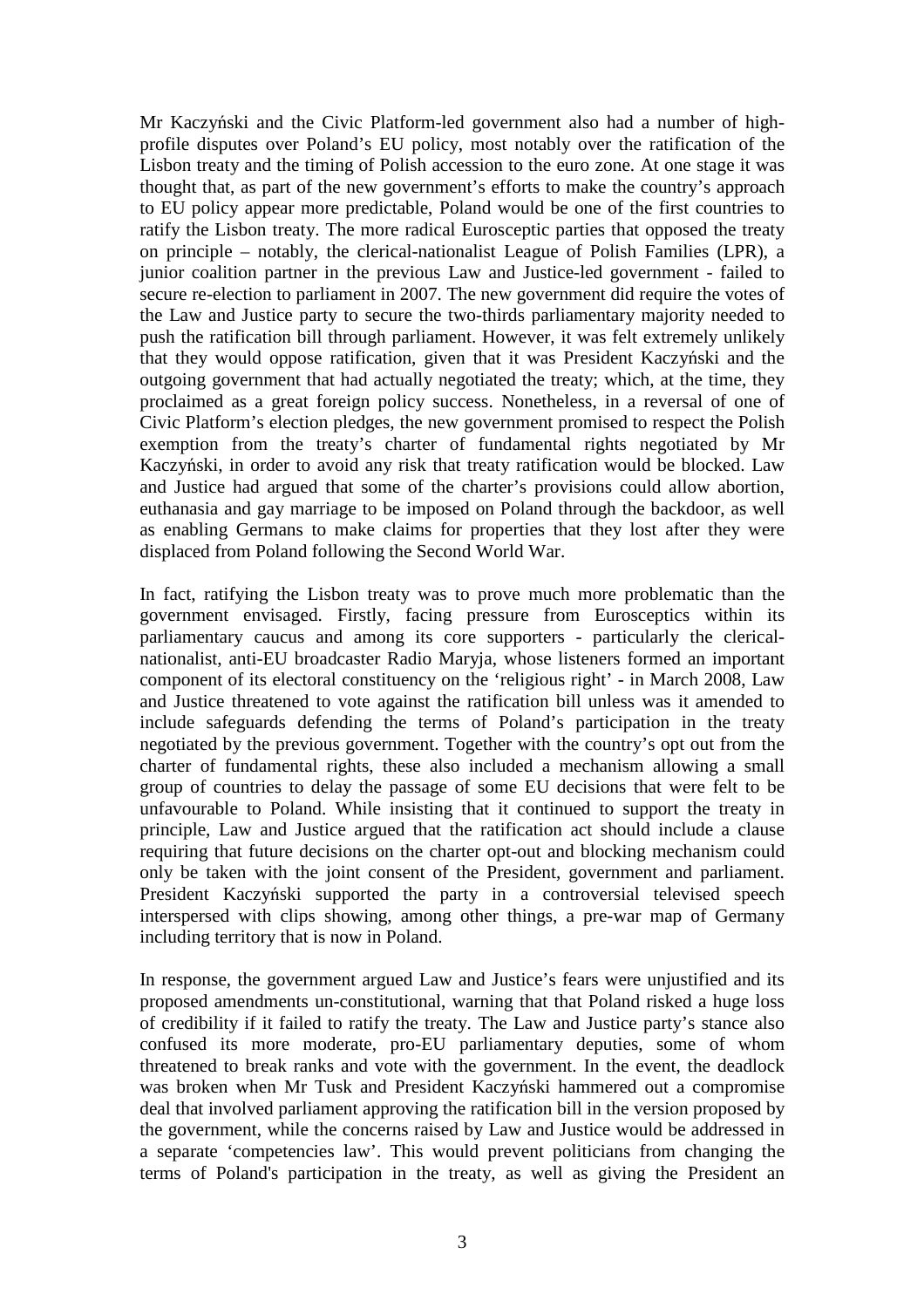oversight power on the government's behaviour in future EU negotiations. The stand off appeared to end when the Polish parliament approved the treaty in April 2008.

However, the President then refused to sign the ratification bill into law, arguing that he was under no constitutional obligation to do so until the new 'competencies law' was approved. Shortly afterwards, following the rejection of the Lisbon treaty in the June 2008 Irish ratification referendum, Mr Kaczyński ignored calls from EU leaders for Poland to join other countries in continuing the ratification process in order to help force a re-vote in Ireland. The President claimed that the treaty had, effectively, ceased to exist and that signing it would be 'pointless' until the Irish changed their mind. For his part, Mr Tusk argued that ratification was in Poland's interests and that Mr Kaczyński's refusal to sign up to the treaty was a blow to the government's efforts to re-cast Poland as a reliable European partner.

The other source of political controversy as far as Polish-EU relations were concerned was Mr Tusk's unexpected September 2008 announcement that the government had decided to give much higher priority to early adoption of the euro. Initially, Mr Tusk declared that Poland was aiming to join the currency bloc in 2011 but later toned this down so that this would be the target year for Poland to meet the euro adoption criteria; the single currency would actually be introduced at the beginning of 2012. Mr Tusk's ambitious declaration was part of an attempt to 're-launch' his government, following mounting criticisms of its alleged passivity and failure to push ahead with reforms. Although, in recent years, Polish politicians had floated a number of possible dates for joining the euro zone, up until then the Civic Platform-led government had avoided giving any firm commitments. Later, it went on to use the global economic crisis to build political momentum for Poland to adopt the euro as quickly as possible; arguing that, whatever the short term costs, it was safer for the country to be inside the euro zone than outside.

However, joining the single currency zone required a constitutional amendment so that the European Central Bank could assume the National Bank of Poland's responsibilities to determine monetary policy. As the ruling coalition did not command the two-thirds parliamentary majority required to push through such an amendment - even with the votes of the communist successor Democratic Left Alliance (SLD), the smaller left-wing opposition party in parliament - it needed to secure the political agreement of the Law and Justice party. For its part, Law and Justice argued that Poland should only join the single currency zone when its economic development was comparable to richer EU states; which, it suggested, would be in around 15-20 years time. The party also made a referendum on the timing of Polish euro adoption a pre-condition of its support for the necessary constitutional amendments and, not surprisingly, received the backing of President Kaczyński on this issue. However, both the governing parties and the Democratic Left Alliance argued that such a referendum made no sense given that Poland was already committed to adopting the euro under the terms of its EU accession treaty, which Poles had approved overwhelmingly in an earlier June 2003 referendum.

At one point at the beginning of 2009 it looked possible that, in order to secure a political consensus, Mr Tusk would overcome his misgivings and call such a referendum to coincide with the EP elections. He was, no doubt, counting on the fact that Polish support for EU membership, which stood at record levels, would translate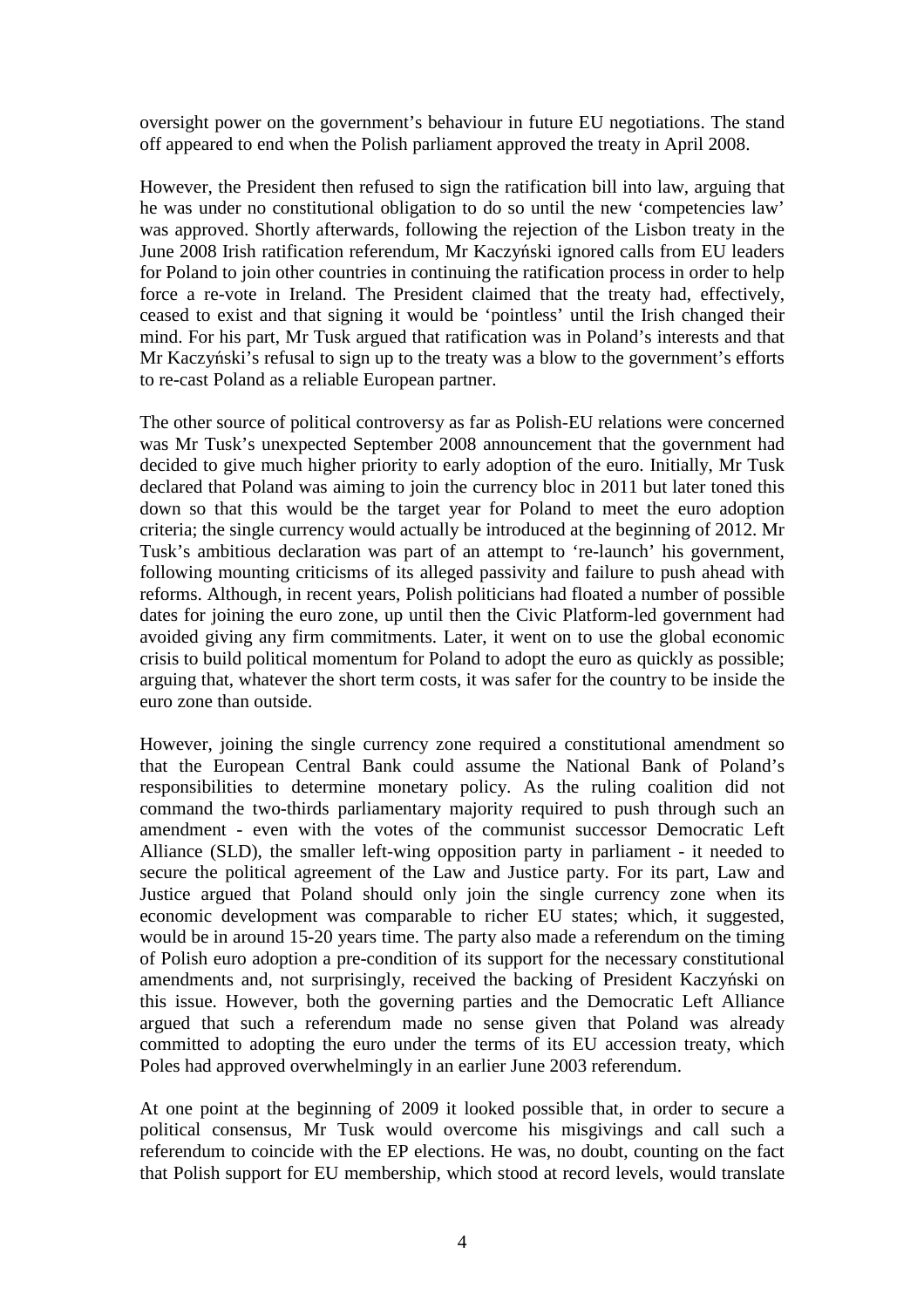into enthusiasm for early euro adoption. However, in the end Mr Tusk ruled out the idea when consultations between the government and opposition on the appropriate wording of the question broke down.<sup>2</sup>

# **The Campaign**

However, although Polish-EU relations had been fairly prominent political issues during the last couple of years, the main party campaigns in the June 2009 EP election focused mainly on domestic rather than European themes. Civic Platform concentrated on the quality and ideological breadth of its MEP candidates, making a concerted effort to field well know politicians on its candidate lists who were previously associated with other political groupings. These included: Danuta Hubner, who was nominated Poland's first EU commissioner in 2004 by the then Democratic Left Alliance-led government; and Marian Krzaklewski, a former leader of the Solidarity trade union (which had always backed Law and Justice against the more business-friendly Civic Platform), who was founder and one-time presidential candidate of the now defunct right-wing, union-backed Solidarity Electoral Action grouping, which governed Poland between  $1997-2001$ <sup>3</sup> Civic Platform planned to build its election campaign around a series of one-to-one debates between the party's candidates and their Law and Justice rivals; hoping thus to polarise the election as a straight choice between the two right-wing parties and, in some cases, expose their opponents' apparent lack of expertise in EU affairs. In the event, most Law and Justice candidates avoided these confrontations, focusing instead on party meetings with voters, although Civic Platform's ability to attract high profile names to run on its ticket did force Mr Kaczyński's party to change its strategy and allow several of its well-known parliamentary deputies to also stand as EP candidates.

For its part, Law and Justice attacked the Civic Platform-led government for its apparent failure to fulfil its bold 2007 election campaign promise that it would deliver an 'economic miracle'. As part of this, the party's principal weapon in the closing days of the campaign was a controversial but highly effective election broadcast featuring the same actress who had played a nurse in a 2007 Civic Platform advert, which ran under the slogan 'For a Better Life'. In an attempt to prove that Civic Platform had failed to keep its election promises, in the new broadcast the 'nurse' questioned why she voted for Mr Tusk's party and said that she intended to show the government a 'yellow card' by supporting Law and Justice instead.

Law and Justice also claimed that the government had hidden the true impact of, and failing to respond quickly and decisively enough to, the global economic crisis. This followed the party's strategic shift signalled at its January-February 2009 congress when the party adopted a new programme focusing on bread-and-butter economic issues and modernising Poland, pushing its traditional themes of fighting crime and corruption into the background. President Kaczyński tried to re-inforce this message

 $2$  He may also have been discouraged by opinion polls suggesting that, while most Poles supported their country joining the single currency in principle, they were much more evenly divided on the question of whether this should occur rapidly or not. Moreover, even if a majority did vote 'Yes', it was extremely unlikely that such a referendum would secure the 50% turnout threshold required under Polish law to make it constitutionally binding, which Law and Justice would almost certainly have interpreted as indicating a lack of public support for the Mr Tusk's plans.

<sup>&</sup>lt;sup>3</sup> In fact, in one of the greatest upsets of this election, Mr Krzaklewski actually failed to win an EP seat.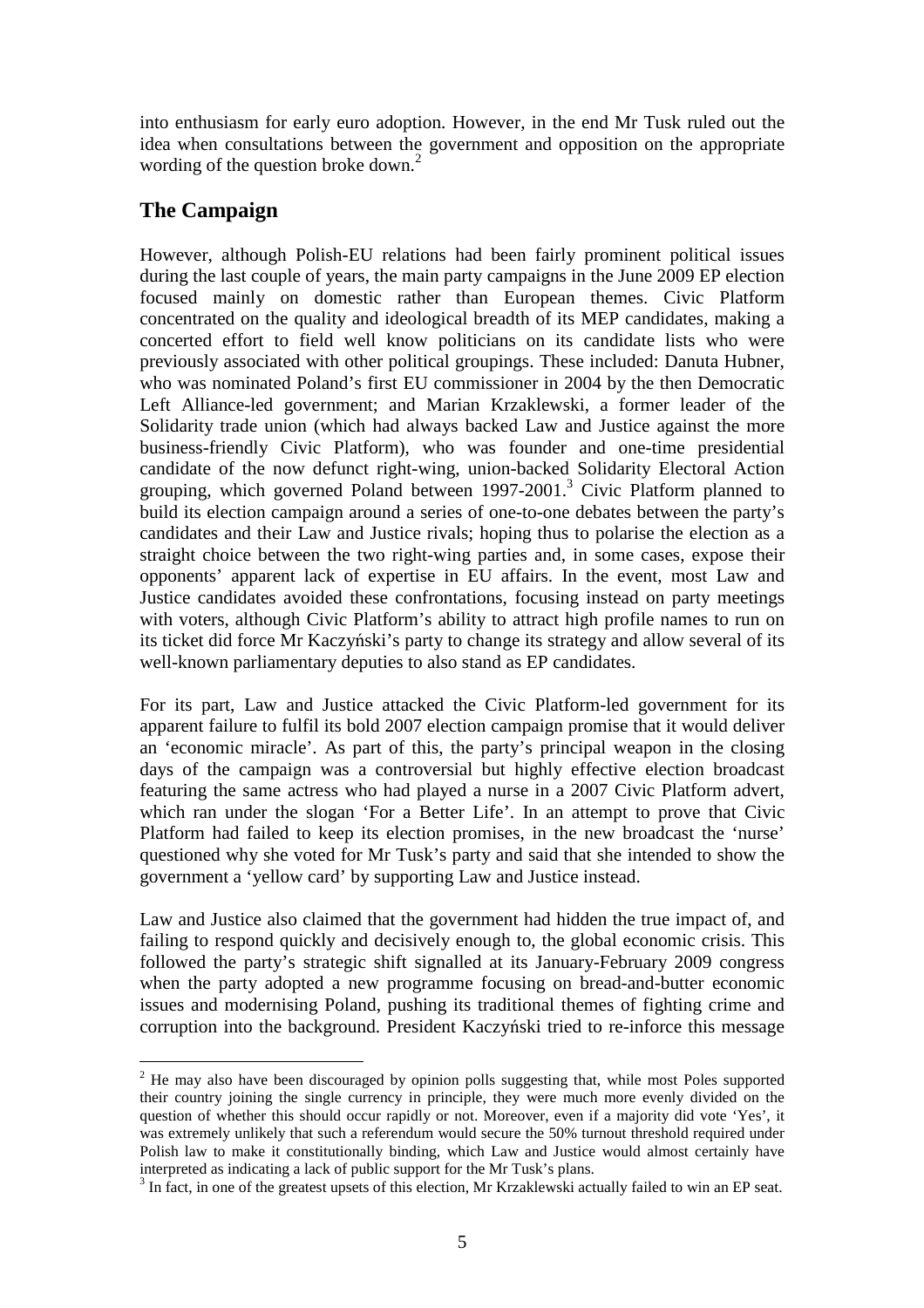when, at the end of May, he became the first Polish head of state to make use of his constitutional right to address parliament (which was televised live) in order to voice his concern that the country might be sliding into a major recession and call upon the government to take more effective (if unspecified) measures to put the economy right. Law and Justice also accused the government of delaying the release of figures showing that its 2009 budget forecast was unrealistic until after the election. Civic Platform responded by arguing that, although growth had slowed considerably, Poland was still faring much better with the economic crisis than other countries, pointing to a European Commission report published during the campaign that showed the Polish economy was one of the few in Europe that was still expanding. It acknowledged that the government would have to amend the budget law in the light of reduced revenues from lower than expected growth rates, but justified delaying the revised projections until after the election on the grounds that it was waiting for more accurate economic data to become available.

Two other (linked) domestic political issues that surfaced during the campaign (although one of them also had a clear EU dimension) were: controversy surrounding the celebrations marking twenty years since the historic June 4 1989 partly-free parliamentary election that heralded the end of communist rule in Poland, and the future of the Polish shipbuilding industry. Civic Platform had hoped to secure political kudos from presiding over the 1989 anniversary celebrations, which fell on the Friday before the election and would be attended by a number of international leaders from the region. The commemorations were originally planned to take place at the historic Gdańsk shipyard, which had a particular symbolism as the place that originally gave birth to the anti-communist Solidarity movement back in 1980. However, the celebrations became marred in political controversy when the current Solidarity trade union - which, as noted above, was closely aligned with Law and Justice - announced that it would stage a demonstration on the same day to protest against the European Commission's ruling forcing Poland to re-structure its shipbuilding industry, which could have resulted in the closure of Gdańsk shipyard. Fearing that the union protests would be disruptive, Mr Tusk moved the main political part of the celebrations from Gdańsk to Kraków in southern Poland. Shipyard trade unionists had earlier clashed with police during the international congress of the European People's Party (EPP), the centre-right European party federation of which both Civic Platform and the Peasant Party were members, held in Warsaw at the end of April (see below). However, President Kaczyński boycotted the Kraków event choosing instead to attend the rival Solidarity-organised celebrations in Gdańsk; where Law and Justice also staged a simultaneous election rally.

In fact, 'Europe' was not completely absent from the election and actually featured as a more important sub-theme in the main party campaigns than it had in the previous 2004 EP poll, when EU issues were almost completely over-shadowed by domestic and non-European foreign policy themes.<sup>4</sup> However, only the smaller, right-wing Eurosceptic parties - such as the Right-wing of the Republic (PR), a conservative-Catholic breakaway from Law and Justice led by former party deputy chairman Marek Jurek, the Polish branch of the trans-national Libertas grouping (see below), and the radical conservative-libertarian Union of Real Politics party (UPR) – gave a

<sup>4</sup> See: Aleks Szczerbiak, 'The European Parliament Election in Poland, June 13 2004,' *European Parties Elections and Referendums Network European Parliament Election Briefing No 1* at http://www.sussex.ac.uk/sei/documents/epernep2004poland.pdf.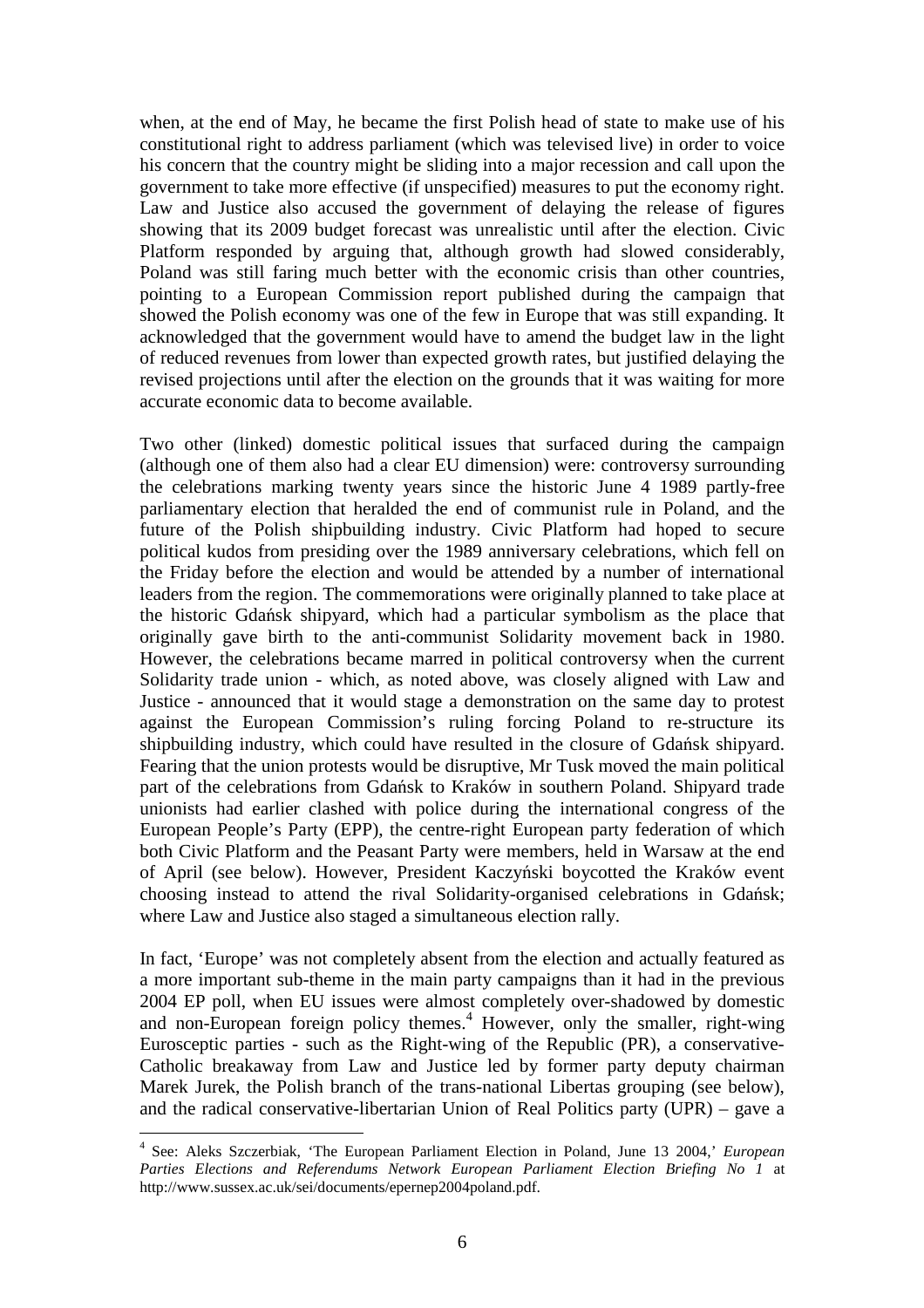high profile to the future of the European integration project; all three of them opposing both the Lisbon treaty and Polish accession to the euro zone. The Peasant Party was the only major one to publish a separate EP election manifesto, while the Democratic Left Alliance simply translated the common programme of the Party of European Socialists (PES) trans-national federation into Polish. Rather, among the main parties, 'Europe' was viewed as a 'valence' issue in which they competed over who could represent Polish national interests most effectively within EU institutions. There appeared to be a broad (if not necessarily openly articulated) consensus that, as far its EU relations were concerned, Poland's 'interests' were clear and shared. The only 'debate' was over which party was most effective at advancing these shared objectives.

For its part, Civic Platform highlighted its links with the European People's Party, the largest EP party grouping that launched its election manifesto at a political rally in Warsaw attended by all the major European centre-right party leaders. Mr Tusk's party argued that if it scored a clear election victory and increased the size of its representation within the centre-right grouping then one of its MEPs, former prime minister Jerzy Buzek, would have a strong chance of being elected President of the new EP. Law and Justice responded by claiming that it could achieve more in advancing Polish interests by being a major component in a smaller, but still influential, new anti-federalist EP grouping that it planned to form with the British Conservatives and Czech Civic Democrats. It also forced Mr Tusk's party to deny that the European People's Party congress, which the international party federation had paid for, marked Civic Platform's official campaign launch, following claims by Law and Justice that it had violated Polish law which banned foreign funding of party election campaigns.

Towards the end of the campaign, Law and Justice also tried to use Civic Platform's links with the German Christian Democrats (CDU), a fellow European People's Party member, to accuse the governing party of being unpatriotic. This followed a Christian Democrat election statement that, among other things, called for international condemnation of the post-war expulsion of ethnic Germans from Eastern Europe and supported the expellees 'right to a homeland'. According to Law and Justice, the resolution meant that the Christian Democrats were trying to revive a simmering row over the rights of native Germans exiled after 1945 and encourage them to claim back land ceded to Poland. Arguing that the resolution was a direct consequence of the Civic Platform-led government's 'soft' policy towards Germany, Mr Kaczyński's party called upon Civic Platform to leave the European People's Party and co-operate with them in amending the constitution to prevent any German legal challenges to Polish ownership in the so-called 'recovered territories' of northern and western Poland. Earlier in the campaign, Law and Justice ran an election broadcast in which it attacked Civic Platform for being in the same European party federation as Erika Steinbach, a German Christian Democrat deputy and the controversial head of the Federation of Expellees. Interestingly, having undergone a major effort earlier in the year to re-package itself as a more consensual party, the use of anti-German themes in its EP campaign suggested that Law and Justice election strategists had decided to return to the more combative approach that appeared to come more naturally to them, and thereby make a clearer pitch to the party's core electorate.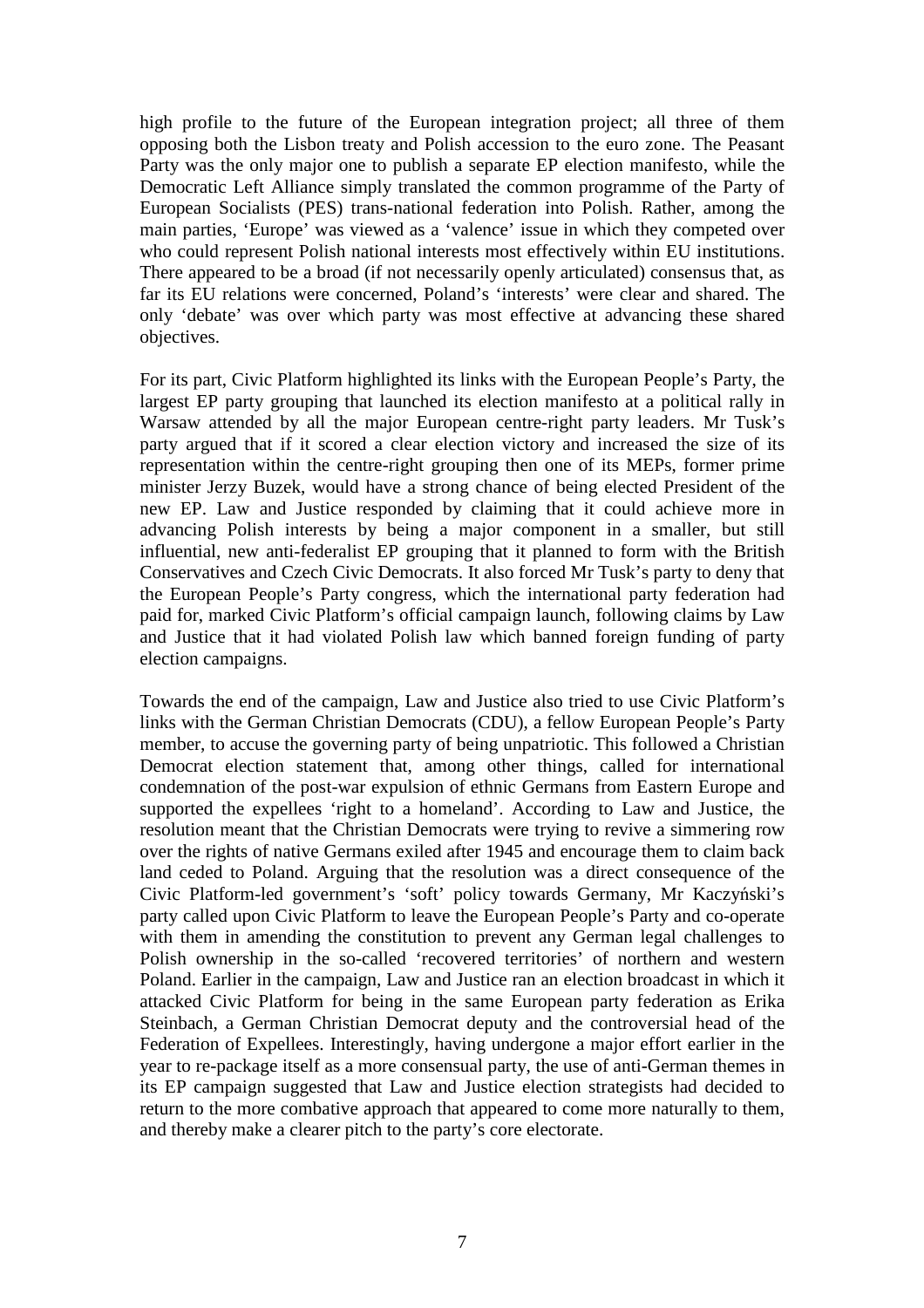In response, Civic Platform leaders argued that, while agreeing with Law and Justice that the Germans themselves bore the responsibility for the expulsions, Mr Kaczyński's party was stirring up an international conflict that could damage longterm efforts to improve Polish-German relations. Interestingly, at the very end of the campaign, Civic Platform also used the Law and Justice party's trans-national links to hit back at their opponents by running a series of election broadcasts pointing out that the British Conservatives were in favour of reducing EU regional aid and scrapping agricultural subsidies; which, they argued, ran directly counter to Poland's interests.

One minor party that attracted considerable attention during the campaign was Libertas, the trans-national Eurosceptic grouping set up by the millionaire Declan Ganley who played a key role in the successful No campaign against the Lisbon treaty in Ireland last year.<sup>5</sup> The Polish branch of Libertas ran an electoral list comprising representatives from a number of small radical right parties, including the League of Polish Families. However, in a major public relations coup for Mr Ganley's party, the former Polish President and first historic leader of the Solidarity movement, Lech Wałęsa, gave a speech at the international convention held in Rome at the beginning of May to officially launch the Libertas EP campaign. Although Mr Wałęsa admitted that he participated in the event for a substantial appearance fee and not because he supported the party personally, he also praised Libertas and said that he agreed with some of Mr Ganley's views on the current condition of the EU. The Libertas campaign also received disproportionate coverage in news and current affairs programmes on Polish public TV – whose head, Piotr Farfał, had close links with the party. Although Libertas was considered mainly a potential electoral rival for Law and Justice on the Eurosceptic right, Mr Wałęsa's appearance at its events was also politically embarrassing for Civic Platform, given that the former President gave a keynote address at the Warsaw European People's Party congress held just before the Rome convention.

### **Results**

Poland's 50 MEPs were elected from 13 electoral districts formed from Poland's 16 regional provinces, with 8 provinces merged to form 4 electoral districts, and the capital Warsaw forming a separate, extra district. In order to secure a share in the division of mandates, parties had to secure at least 5% of the vote nationally. In a provision designed to encourage electoral participation, there was no fixed number of seats allocated to each district. This was determined after the election on the basis of turnout in that district. First, the overall allocation of seats between the parties was determined nationally using the d'Hondt counting method (which favoured larger parties). Then, seats were divided between electoral districts according to turnout using the (more proportional) Hare-Niemayer method.

The election results contained few surprises and were broadly in line with opinion polls published during the campaign. The clear and overwhelming victory of Civic Platform - which, as **Table 1** shows, won 44.43% of the vote and 25 seats - was widely predicted. For sure, it is difficult to draw too many firm conclusions from the

<sup>&</sup>lt;sup>5</sup> See: Michael Holmes, 'The Referendum on the Treaty of Lisbon in the Republic of Ireland, 12 June 2008,' *European Parties Elections and Referendums Network Referendum Briefing No 16* at http://www.sussex.ac.uk/sei/documents/epern\_no\_16\_ireland\_08.pdf.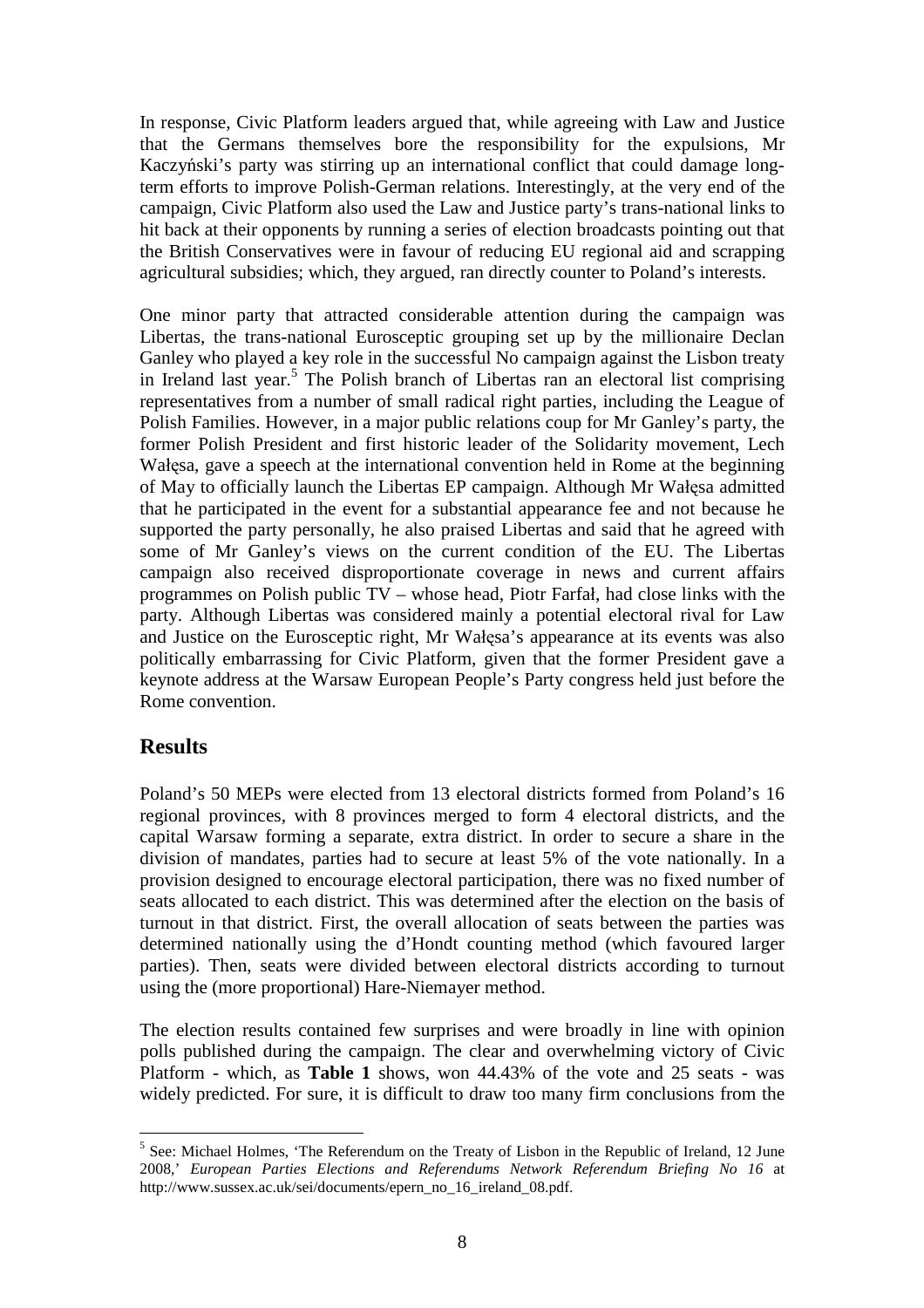election result because of the extremely low turnout of only 24.5%, nearly 20% less than in the previous parliamentary election (53.9%). Although this represented a slight increase on the 2004 EP poll (20.9%), it was still the second lowest turnout in any post-1989 Polish national election and third lowest figure within the EU. Nonetheless, with that important caveat in mind, the fact that Civic Platform actually increased its share of the vote compared to the previous parliamentary election after nearly two years in office was an extremely good result for the party. This was particularly true when one considers that that the election was held in the middle of an economic crisis and that, according to the 'second order election' thesis, EP polls are generally used by voters as an opportunity for a cost-free protest vote against incumbent governments.<sup>6</sup> Although, as noted above, the government's critics accused it of hiding the real impact of the crisis, it is also true that most Poles had not yet began to feel its effects particularly keenly.

|                               | 2004          |                | 2007          | 2009          |             | 2007-9        |
|-------------------------------|---------------|----------------|---------------|---------------|-------------|---------------|
|                               | $\frac{6}{9}$ | <b>MEPs</b>    | $\frac{0}{0}$ | $\frac{6}{9}$ | <b>MEPs</b> | <b>Change</b> |
| Civic Platform                | 24.10         | 15             | 41.51         | 44.43         | 25          | $+2.92$       |
| Law and Justice               | 12.67         |                | 32.11         | 27.40         | 15          | $-4.71$       |
| Democratic Left Alliance*     | 9.35          | 5              | 13.15         | 12.34         | 7           | $-0.81$       |
| <b>Polish Peasant Party</b>   | 6.34          | $\overline{A}$ | 8.91          | 7.01          | 3           | $-1.90$       |
| Centre-Left**                 | 12.93         | 7              |               | 2.44          |             |               |
| Right-wing of the Republic*** |               |                |               | 1.95          |             |               |
| Self-Defence                  | 10.78         | 6              | 1.53          | 1.46          |             | $-0.07$       |
| Libertas****                  | 15.92         | 10             | 1.30          | 1.14          |             | $-0.16$       |
| Union of Real Politics*****   | 1.87          |                |               | 1.10          |             |               |
| Polish Labour Party           | 0.54          |                | 0.99          | 0.70          |             | $-0.29$       |

| Table 1: 2004 and 2009 EP election results, 2007 parliamentary election result |  |  |
|--------------------------------------------------------------------------------|--|--|
|--------------------------------------------------------------------------------|--|--|

Source: Polish State Electoral Commission (http://www.pkw.gov.pl/) Notes:

\*In 2004 and 2009 in alliance with the Labour Union. In 2007, as part of the 'Left and Democrats' coalition with Polish Social Democracy and the Democrats.

\*\*2004 is the combined figure for the Democrats (known then as the Freedom Union, 7.33% and 4 seats), Polish Social Democracy (5.33% and 3 seats) and the 'Greens 2004' (0.27%).

\*\*\*Fought the 2007 election in alliance with the League of Polish Families and the Union of Real Politics as the League of the Right-wing of the Republic (LPR).

\*\*\*\*2004 figure is for the League of Polish Families, 2007 for the League of the Right-wing of the Republic.

\*\*\*\*\*Fought the 2007 election in alliance with the League of Polish Families and the League of Polish Families as the League of the Right-wing of the Republic.

In fact, the results were as much a reflection of the weakness of the opposition parties, particularly Law and Justice, as any particular enthusiasm for the government. Mr Kaczyński's party finished second winning 27.4% of the votes and 15 seats, thereby confirming its position as the main opposition to Civic Platform and easily seeing off challengers on the political right such as the Right-wing of the Republic (1.95%) and Libertas (1.14%). However, in spite of strenuous efforts to transform its image, Law and Justice failed to dent Civic Platform's lead and its share of the vote actually fell by nearly five per cent compared with 2007. Although the months leading up to the election saw a steady decline in the government's public approval ratings, particularly

<sup>&</sup>lt;sup>6</sup> See: Karlheinz Reif and Hermann Schmitt, 'Nine second order national elections: A conceptual framework for the analysis of European election results, *European Journal of Political Research.* Vol 8, 1980, pp.3-44.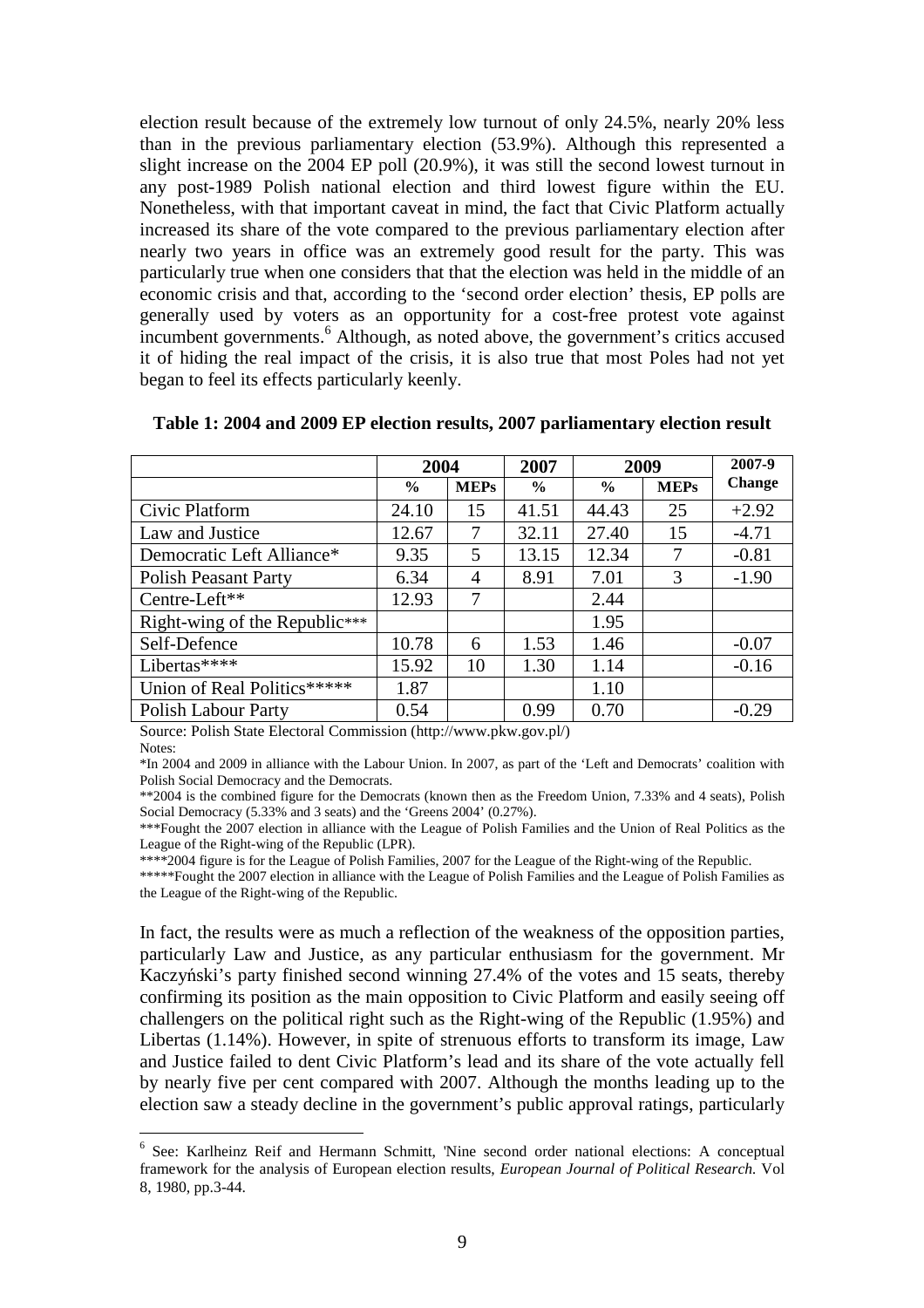evaluations of its handling of the economy, it still had more supporters than opponents. Mr Tusk remained one of Poland's most popular politicians and, for all his alleged indecisiveness, voters seemed to prefer his more consensual style of politics compared to that of his combative predecessor, Jarosław Kaczyński, and the two years of turbulent government that they associated with the previous Law and Justice-led administration.

The Democratic Left Alliance, fighting the EP election with the small social democratic Labour Union (UP) party, finished third with 12.34% of the vote and 7 seats. In spite of deep internal divisions over its future political strategy, the party not only survived, comfortably crossing the 5% threshold (about which there had been serious doubts at one point), but easily saw off a challenge from a rival centre-left electoral coalition, the Alliance for the Future-Centre-left (PdP-C). Dariusz Rosati - a one-time foreign minister in the 1990s and outgoing MEP from the Polish Social Democracy (SdPl) party, a breakaway from the Democratic Left Alliance - led the new centre-left grouping. Together with the Social Democrats, it also comprised the Democrats<sup>7</sup> and the Polish Green party. In the event, the Alliance only secured 2.44% of the votes, in spite of the fact that its electoral lists included a number of wellknown political figures associated with the Polish centre-left.

However, the Democratic Left Alliance made little headway in its efforts to establish itself as a serious contender for power and continued to be squeezed by the two big right-wing blocs; especially Civic Platform, whom many of the left-wing party's potential voters still saw as the most effective way of keeping Law and Justice out of office. This followed a weak campaign in which the Alliance struggled to find a clear message. Its main thrust reflected party leader Grzegorz Napieralski's long-term strategy of trying to re-build the Alliance's support by presenting it as a clearer and more unambiguously left-wing alternative to Civic Platform, and thereby detaching those centre-left voters currently supporting Mr Tusk's party. This included a particularly unconvincing attempt to draw attention to the presence of Mr Krzaklewski, an iconic hate figure for the Polish left during the late 1990s, on Civic Platform's candidates' list, together with a pitch to left-wing anti-clerical voters keen to limit the role of the Catholic Church in Polish public life.

The Peasant Party once again tried to present itself as a pragmatic and locally rooted party that could act as a calming influence on the political scene, particularly stressing its role in securing EU funds for farmers and rural communities. However, with its share of the vote falling by nearly 2% compared to 2007 to 7.01%, and with the party losing one of its four MEPs, the EP election result was a disappointing one and increased the chances of further tensions emerging within the governing coalition.

Perhaps surprisingly, given that as 'second order elections' typically see higher levels of support for radical and fringe groupings, all of the minor parties fell well short of the 5% threshold; including, in spite of its relatively high public profile, Libertas. It was always going be difficult for a party with an exotic name and led by an Irishman

 $<sup>7</sup>$  The Democrats party was the organisational successor to the Freedom Union (UW), a party formed</sup> through the merger of two 'post-Solidarity' liberal-centrist parties that, between them, supplied three of Poland's first four post-1989 prime ministers. The Freedom Union was a junior governing coalition partner in 1997-2000 but failed to secure re-election to parliament in 2001 following a split when Mr Tusk led most of his liberal supporters out of the party to form Civic Platform.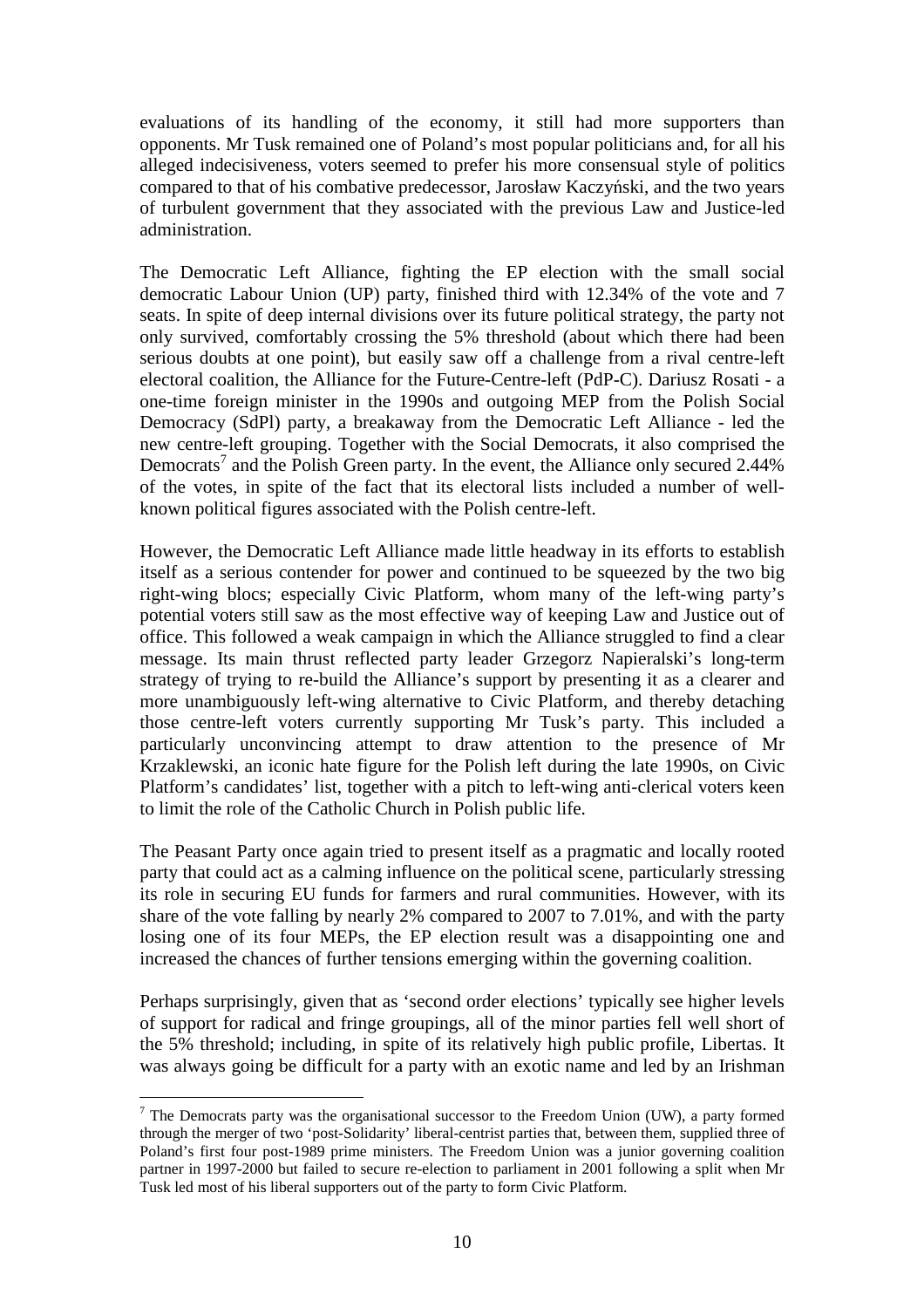to win a substantial share of the vote running a campaign aimed primarily at the nationalist electorate; especially when it emerged that Irish Libertas candidates had suggested restricting Polish access to the their country's labour market. Moreover, while the party's main leaders in Poland were radical Eurosceptics, Mr Ganley's message was (notwithstanding his opposition to the Lisbon treaty) aimed more at trying to make the more democratic and transparent then opposing the idea of further European integration as such. Above all, Libertas was constrained by the fact that Law and Justice continued to enjoy the support of Radio Maryja, which, as noted above, was extremely influential among Poland's Eurosceptic 'religious right' electorate, a key target group for Mr Ganley's party.

# **Implications/Future Prospects**

The June 2009 EP election in Poland conformed to the 'second-order' election thesis only in the sense that there was an unusually low turnout. Polish voters did not use it as an opportunity to punish the incumbent government and cast a protest vote. Civic Platform, the main governing party, retained a high level of support while radical and fringe parties made no impact. However, the government had yet to be tested in a real political crisis and the election result was more a reflection of the weakness of the opposition than enthusiasm for Civic Platform, suggest that the governing party's support base was broad but shallow. It was likely that the ruling coalition would come under much greater strain as the effects of the economic crisis started to be felt more keenly by Polish citizens and memories of the previous Law and Justice-led administration faded.

Although domestic themes dominated the campaign, Polish-EU relations were significant issues and certainly had a somewhat higher profile during this EP election than the previous one. However, this was not in the sense that the main parties competed over different visions of the EU's future trajectory and the nature of Poland's participation in the European project. Only the small, right-wing Eurosceptic parties gave a high profile to these kinds of issues. Indeed, the failure of Libertas and other radical Eurosceptic groupings, in stark contrast to the previous EP election when the League of Polish Families won the second largest share of the vote, suggested that there was no real demand in Poland for parties that were hostile to, or even extremely critical of, the European integration project. Rather, the main parties treated Europe as a 'valence issue' in which they competed over who could represent Polish 'national interests' most effectively within EU institutions. One aspect of this was the way that the major parties used their European party links, both positively to stress that they would help them to promote Poland's interests effectively and negatively by using statements made by their opponents' European partners as political weapons against them. As in the previous parliamentary election campaign two years earlier, divisions over 'Europe' between the main parties were, thus, largely assimilated into domestic party politics.

While the EP election was the most important test of public opinion in Poland since the last parliamentary poll, given the extremely low turnout, it was difficult to draw too many conclusions about long-term party development from the results. On the face it, the election appeared to represent the further consolidation and stabilisation of the Polish party system. Civic Platform and Law and Justice once again easily confirmed their positions as the largest parties, suggesting that Poland might be